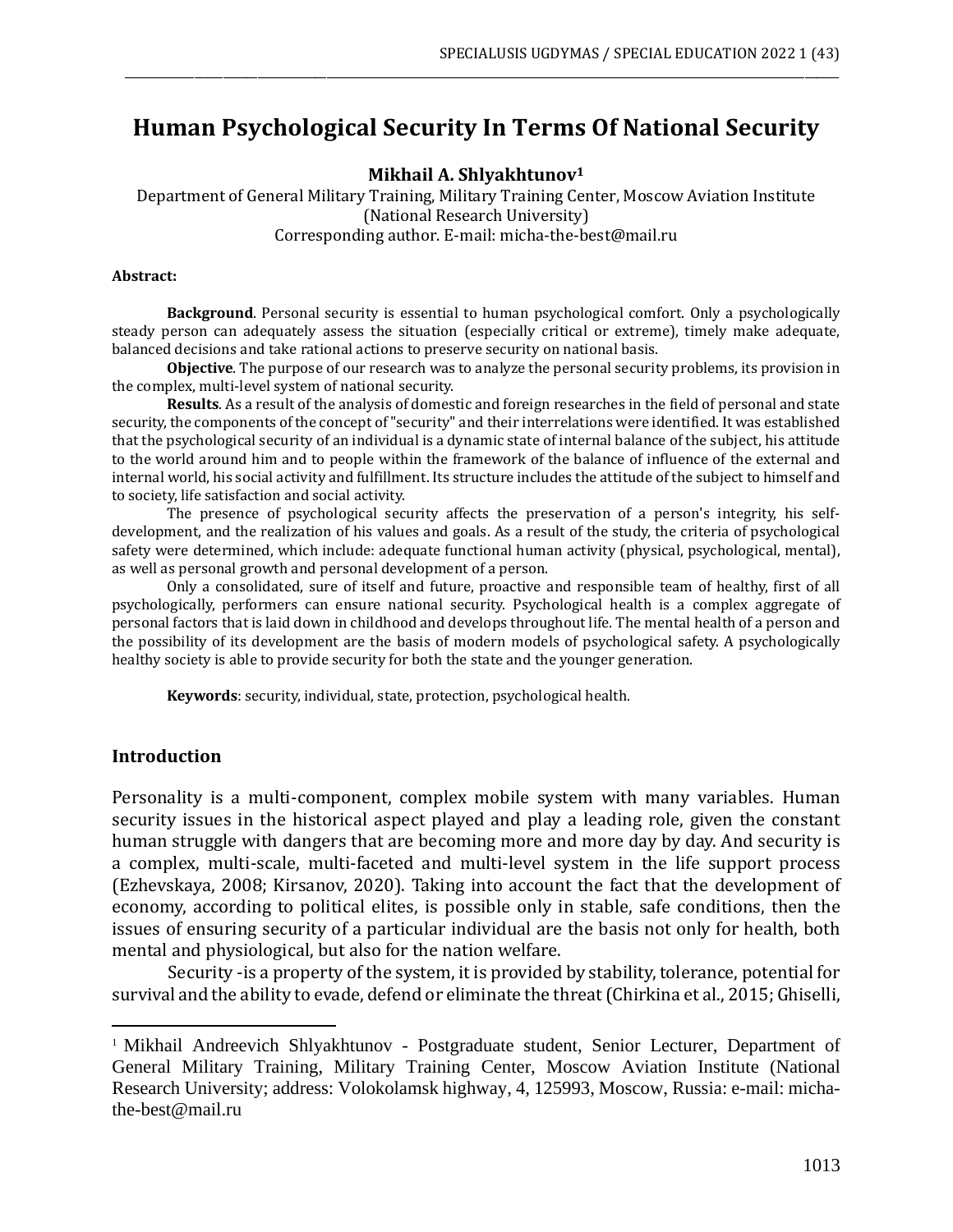2020). It is quite natural that at present the desire to find new approaches to solving security problem prevails in the academic circles of most countries of the world. And this desire is logical, given the conceptual shift of the security concept from national (with an emphasis on state military protection) to more comprehensive principles where personal security is a special critical item. It emphasizes the need to ensure the peace and well-being of the country's citizens (Baluyev, 2004).

\_\_\_\_\_\_\_\_\_\_\_\_\_\_\_\_\_\_\_\_\_\_\_\_\_\_\_\_\_\_\_\_\_\_\_\_\_\_\_\_\_\_\_\_\_\_\_\_\_\_\_\_\_\_\_\_\_\_\_\_\_\_\_\_\_\_\_\_\_\_\_\_\_\_\_\_\_\_\_\_\_\_\_\_\_\_\_\_\_\_\_\_\_\_\_\_\_\_\_\_\_\_\_\_\_\_\_\_\_\_\_\_\_\_\_\_\_\_\_\_\_\_\_\_\_\_\_

Most researchers consider human security as the system of human protection measures from various threats, as well as the resource of governing dangers alerting and preventing them. Security is the steadiness, the state of protection against threats that can negatively affect the system structural and functional integrity (Mugulov, 2003).

In our time, priorities and accents of the human security concept come to the fore. The scientific environment and experts in this field are faced with the problems in developing a new view of the raised issue, the need to allocate security, as the concept, into the independent, functionally significant unit to deeper and more extensively study and estimate of this concept (Roshchin, Sosnin, 1995; Grachev, 2019).

Particular attention should be given to psychological security: the ability of a person to express himself, offer challenging ideas, without fear of negative consequences associated with self-concept and public position. Psychological security can be considered as an integrative characteristic of a person-subject reflecting the degree of satisfaction of the human basic needs (group of people) in safety, psychological well-being, creating a sense of confidence and stability (Khazhuev, 2017). This is a complex of human cognitive, emotionalvolitional and characterological features, his orientation and world view. The structure of psychological security supposes the subject's attitude to himself; his attitude to society; life satisfaction; social activity. All this creates a space of person protection against threats. Unfortunately, today there are good reasons to say about serious failures in the system of ensuring the national psychological health and, as a consequence, destructing national security. The reasons of such situation can be, first of all, the development and prosperity of social diseases of -drug addiction, alcoholism, gambling addiction, religious and totalitarian addictions, as well as spreading depression and suicide. Paradoxically, according to the data of scientific community, human getting into a difficult life or extreme situation in the presence of "social diseases" increases significantly (Baeva, 2016).

According to Theodore Roosevelt (1858-1919), human upbringing without forming his morality leads to the origin of threats to society.

The purpose of our research was to study the problems of the security concept, the influence of personal security on the nation-wide, state component of protectability of both an individual and society as a whole.

#### **Methods**

Analysis of domestic and foreign publications was carried out in solving the scientific problem posed by us. The study of the world experience in the research of problems of ensuring personal and national security made it possible to detail the problem, identify the components of the "security" concept and determine interrelations of the concept which is at first view obvious but in reality so complex.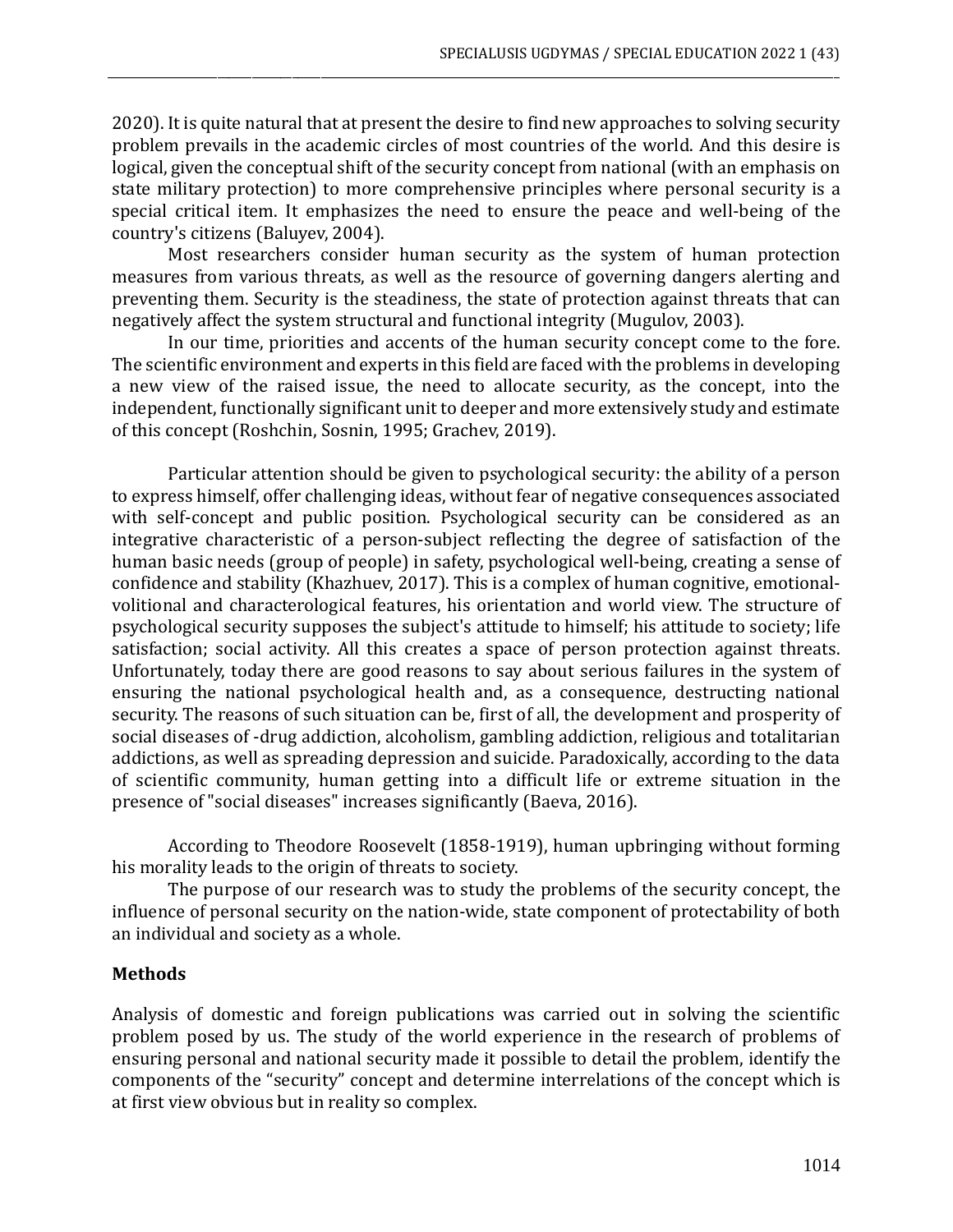#### **Results and discussion**

"Security" can be described as something aimed at preserving the system and ensuring its normal functioning. According to Baeva I. A., security is the ambiguous concept and has different interpretation. From the qualitative concept (the quality of a certain system), which can determine the possibility of self-preservation and the ability to it, to the guarantees system. They are able to provide constant development, protection from threats. At the same time, it should be taken into account that threats cannot be considered only as the external but also as the internal impact factor (Baeva, 2018).

\_\_\_\_\_\_\_\_\_\_\_\_\_\_\_\_\_\_\_\_\_\_\_\_\_\_\_\_\_\_\_\_\_\_\_\_\_\_\_\_\_\_\_\_\_\_\_\_\_\_\_\_\_\_\_\_\_\_\_\_\_\_\_\_\_\_\_\_\_\_\_\_\_\_\_\_\_\_\_\_\_\_\_\_\_\_\_\_\_\_\_\_\_\_\_\_\_\_\_\_\_\_\_\_\_\_\_\_\_\_\_\_\_\_\_\_\_\_\_\_\_\_\_\_\_\_\_

Traditionally, the focused security perception of both an individual and society as a whole prevails in the minds of citizens. Security is perceived as human (society) protection, mainly against physical threats and basically against military ones. This determines the priority of interests of the state system: its institutions. At the same time, interests and needs of an individual are forced onto the back burner, at best (Baeva, 2016; Schultz, Schultz, 2020). But some researchers perceive the security concept primarily from the first person. Thus, F. K. Mugulov highlights the following socio-conceptual components of security:

- security goal (coincides with the goal of social development);
- security norm (security is a social value integrated into personal and mass consciousness);
- security state (makes an opportunity to assess its real level evaluating the developed qualitative criteria of the system (society) under study) (Mugulov, 2003).

Consideration should be separately given to the problem of personal and national security in extreme situations due to their frequent unpredictability, multi-dimensionality and constant presence. It should be clarified that wars, earthquakes and tsunamis, manmade disasters and terrorist acts, crashes on land, water or in air, disorders (military and political), as well as being (living) in disaster areas and in the immediate vicinity of potentially dangerous objects (nuclear power plants) can be considered extreme. The study of these situations is problematic, especially considering that it is possible to distinguish personal extreme situations as well. These are chronic fears (from children to adults), and circumstances that contribute to and precede thoughts and actions aimed at committing suicide and situations associated with any kind of violence. This may be a physical injury, the result of which is the restriction of human physical abilities. This category can include situations in which an individual is homeless (Baeva, 2016; Schultz, Schultz, 2020; Rojas et al., 2019; Maxwell et al., 2020).

Prerogative of individual security and psychological health is extremely important in the context of ensuring national security. This fact is confirmed by including individual`s psychological security in the category of social security (Kolesnikova, 2001). Human psychological protectability in combination with external security factors implies the creation of not only internal individual comfortable conditions but also conditions for competent and responsible performance of duties and tasks assigned to a person as a functional and production unit (Kolesnikova, 2001; North, 2020). This is possible if there is personal and collective experience, the ability and readiness to recognize, anticipate and avoid dangers, as well as motivation to ensure the preservation of own vital activity and security (Maxwell et al., 2020; Kolesnikova, 2001; North, 2020). This provides not only adequate assessment of a situation and reflection of reality but also allows you to design and recreate constructive regulation of behavior to preserve the integrity and stability of a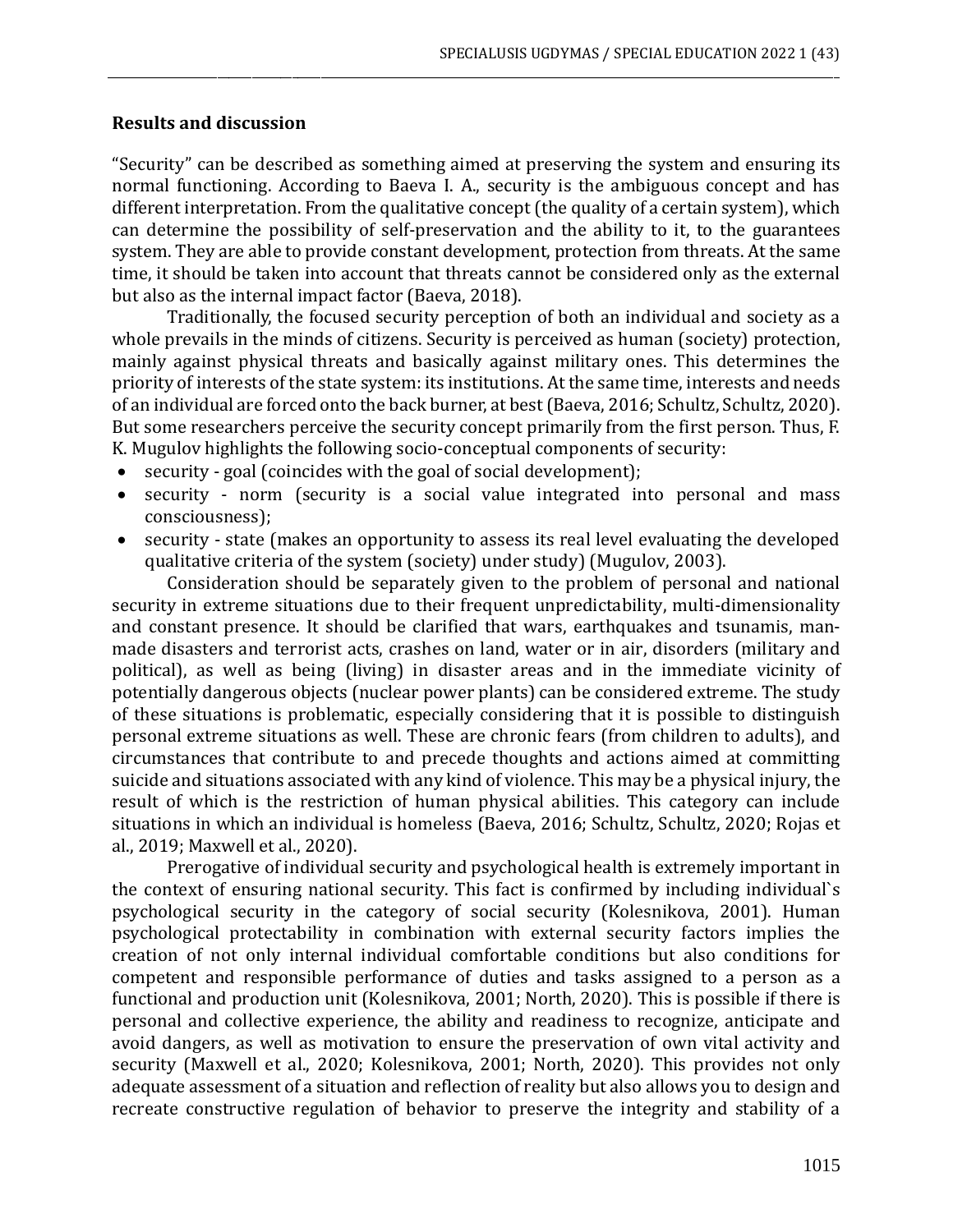person (group of people) as separate, individual and unique psychological systems (Solomin et al., 2008).

\_\_\_\_\_\_\_\_\_\_\_\_\_\_\_\_\_\_\_\_\_\_\_\_\_\_\_\_\_\_\_\_\_\_\_\_\_\_\_\_\_\_\_\_\_\_\_\_\_\_\_\_\_\_\_\_\_\_\_\_\_\_\_\_\_\_\_\_\_\_\_\_\_\_\_\_\_\_\_\_\_\_\_\_\_\_\_\_\_\_\_\_\_\_\_\_\_\_\_\_\_\_\_\_\_\_\_\_\_\_\_\_\_\_\_\_\_\_\_\_\_\_\_\_\_\_\_

L. M. Kostina refers to the psychological security indicators of a person at any age (from childhood to adult): individual`s stability in the environment including the traumatic period, which implies: resistance to external and internal impacts; experience of security (insecurity); efficiency of activity. At the same time, stability of the individual in the environment is ensured:

- ability to control himself and manage own behavior and own emotions;
- self-confidence, adequate self-esteem;
- orientation of an individual to achieve the goal;
- ability to establish interpersonal relations.

Resistance to external and internal impacts on a person can be formed through the development of the following personal parameters and goals:

- self-satisfaction, self-assertiveness;
- expressiveness, cheerfulness, emotionality, inclination to empathy;
- setting life goals and sense of control over it;
- narrative of rules and norms of behavior
- development of communication skills, sociability;
- positive experience in solving problems.

In this case, security is manifested as an individual's experience of mental states (positive or negative), a manifestation (absence) of inconvenience and anxiety (Kostina, 2013).

In the modern conditions of rapid changes, enormous speed of change in political, economic, and social style of life, the continued possibility of spiritual and moral development, that is, ensuring psychological individual security becomes both an urgent problem and task. Solution of this problem is provided by two functions, "tools" of the psyche – active adaptation and adaptation to the world around us. These functions are the most effective means of obtaining a person's strength and power over a situation that help to maintain stability in extreme, stressful or crisis situations (Baeva, 2016; Akan et al., 2020).

It is important to bear in mind that the formation of both the personality and its psychological health are laid by parents. The formation of adequate and stable "I" of a child allows not only to socialize and adapt but also to acquire immunity to stress factors and lability of nervous system. This allows you to acquire the ability to protect yourself from negative external influences. At the same time, the "individual`s spiritual formation" remains important, which ensures the formation of full and comprehensive mental development (Bochaev, 2015; Dubrovina, 2015). Accordingly, already in the first years of a child's life, we do not just care about the health and safety of a small person, but we lay the foundation for his success and adequacy, which means that we form national security of society and, consequently, the state.

T. R. Clark (Doctor of Social Sciences) in his book "The Four Stages of Psychological Security" argues that human psychological security is ensured by eliminating fear in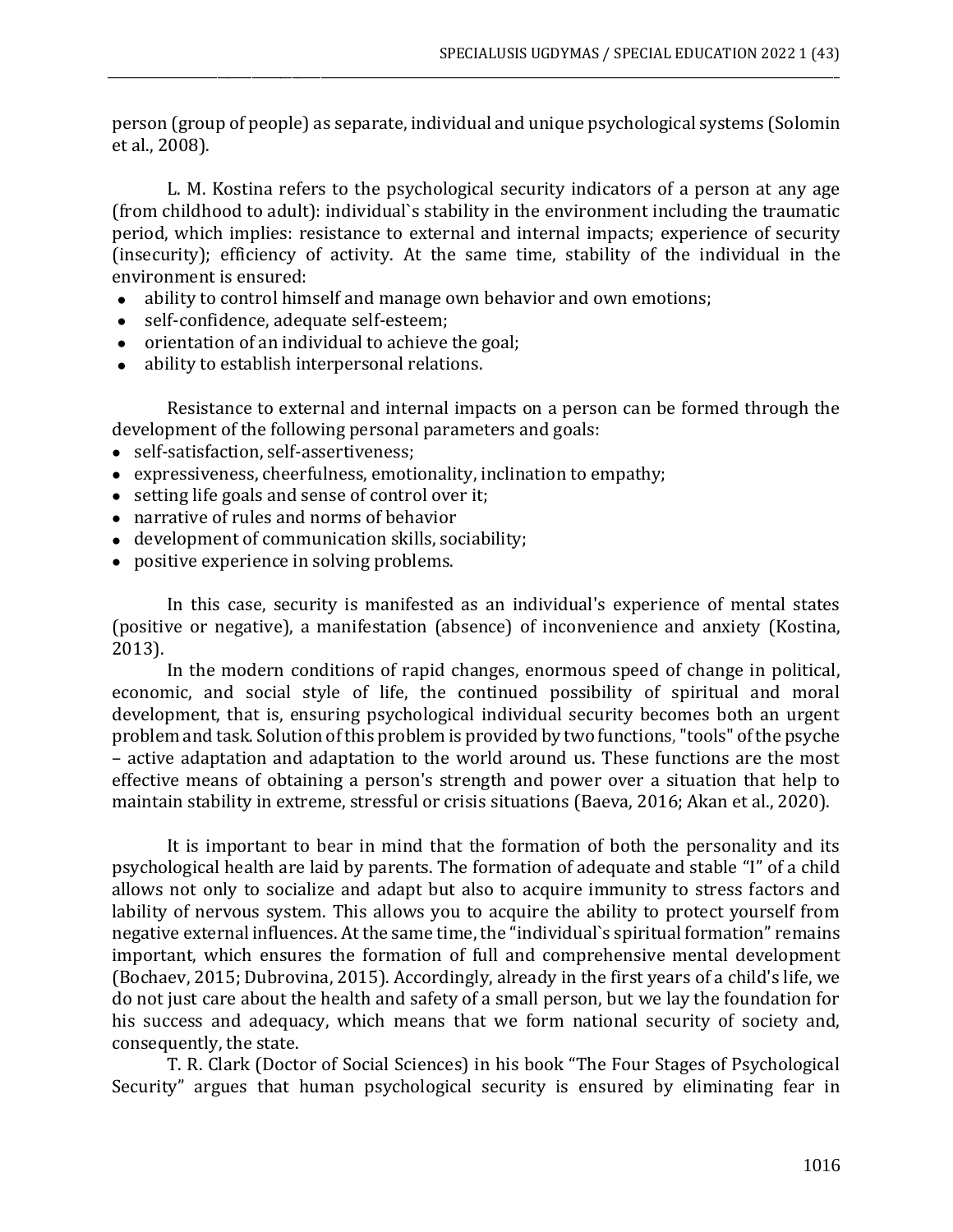interpersonal communication and fostering respect not only for the interlocutor but also for his personal boundaries (Clark, 2020).

\_\_\_\_\_\_\_\_\_\_\_\_\_\_\_\_\_\_\_\_\_\_\_\_\_\_\_\_\_\_\_\_\_\_\_\_\_\_\_\_\_\_\_\_\_\_\_\_\_\_\_\_\_\_\_\_\_\_\_\_\_\_\_\_\_\_\_\_\_\_\_\_\_\_\_\_\_\_\_\_\_\_\_\_\_\_\_\_\_\_\_\_\_\_\_\_\_\_\_\_\_\_\_\_\_\_\_\_\_\_\_\_\_\_\_\_\_\_\_\_\_\_\_\_\_\_\_

Here again, international studies show that psychological security contributes to the growth of competence, responsibility for decisions made, independence and communication interaction of experiment participants. Then again, psychological security is considered not only as a personal factor of freedom and security but also as a group phenomenon. It plays the role of moderator, contributes to the formation of effective interaction of the team (group) Motivated performers (group) find solutions to complex tasks easier, perform the tasks assigned to them better, express ideas more freely, are not afraid of condemnation from higher managers. This is ensured, first of all, by self-confidence and by the fact that solving the problem is the feasible task and can be the collective task (Amy, Zhike, 2014; Edmondson, 2002).

Modernity dictates its own terms. In our dynamic world, national security has become dependent on information ethics and personal information security. There are many threats in the information field today, both personal and national: information tension (crises, epidemics, conflicts, terrorist acts), cyber attacks, cyber fraud, hacker attacks. At the same time, the person (personality) as the basis of the social system becomes especially vulnerable since information and psychological pressure affects personally and can relate to ideology, culture, be focused on replacing values and world view, accordingly, there is danger of radical transformation of society and creation of internal danger of national scale (Khrokolov, Sokolova, 2018; Rybnikov, Melnitskaya, 2008).

But ensuring information security is the complex process, often dependent on the state but bordering on personal boundaries and freedoms. Therefore, the issue of ensuring information security, both personal and national, is the complex, contradictory but critically necessary issue.

Information attacks secretly manipulate the opinion of respondents with the help of information and psychological influence, form socio-psychological movements, can form instability, unrest, anxiety of individual segments of the population or society as a whole. This technique can be used in political, economic and competitive struggle, in conducting socalled information and hybrid wars. Thus, the understanding of threats to individual`s information and psychological security, mechanisms of their action and possibilities of psychological protection becomes not only a theoretical problem but also the urgent need for the practice of countering and eliminating threats (Grachev, 2019; Bäck et al., 2019).

#### **Conclusion**

Thus, psychological security of a person is the state of dynamic own internal balance, the subject's relations to the world and other people, his social activity and fulfillment, the balance between the external and internal world influence. This allows a person to maintain the integrity, to self-develop, to implement his own goals and values. Psychologically healthy and emotionally integrated society is able to provide security for both the younger generation and the state as a whole. This is primarily ensured by the psychological integrity and health of a person and the nation as a whole. The psychological security criteria are human adequate functional activity (physical, psychological, mental), personal growth and human personal development. The basis of modern psychological security models is individual`s psychological health and the possibility of its development.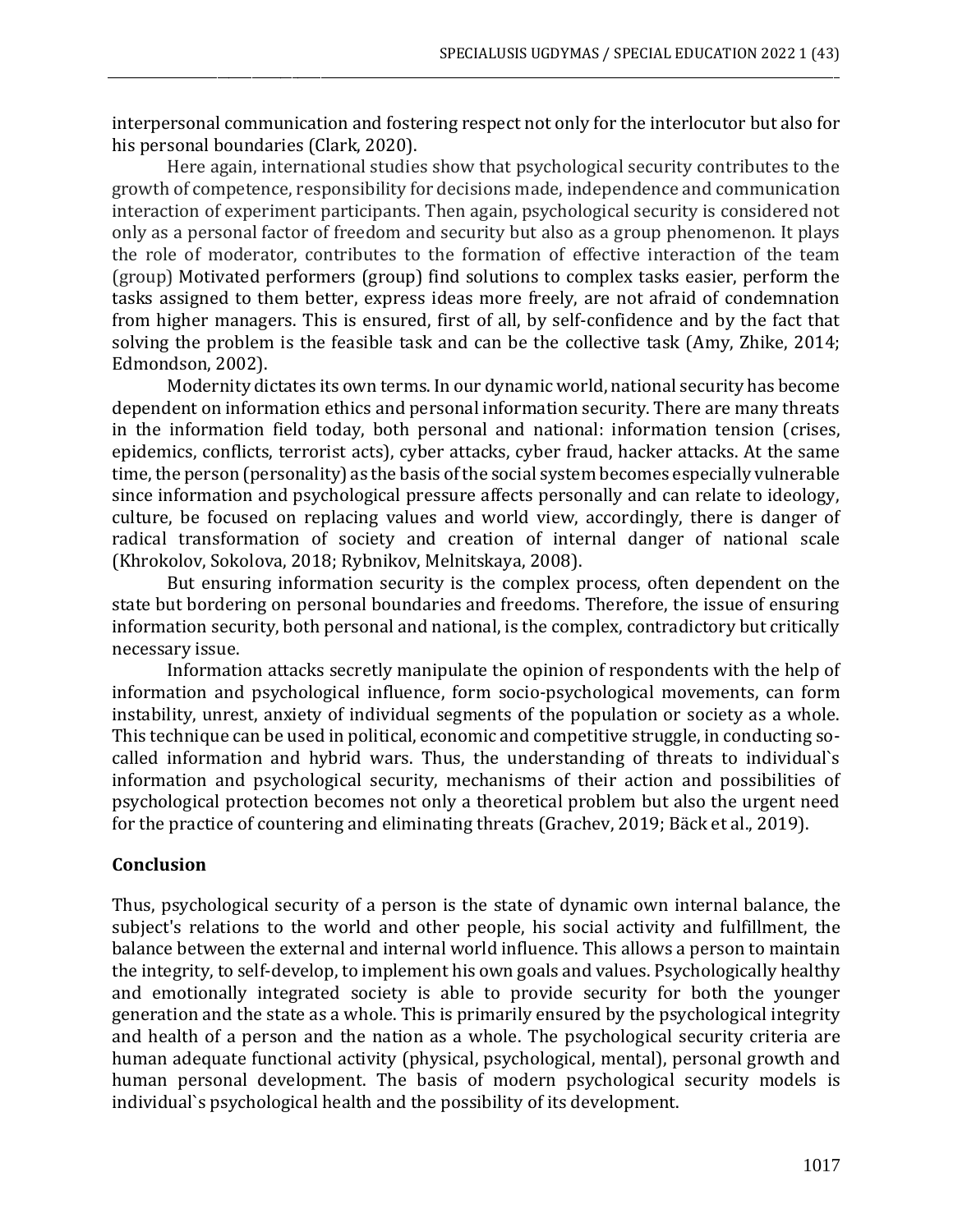#### **Limitations**

No restrictions

#### **Ethics Statement**

The study obtained ethics approval

# **Informed Consent from the Participants' Legal Guardians (if the participants were minors)**

\_\_\_\_\_\_\_\_\_\_\_\_\_\_\_\_\_\_\_\_\_\_\_\_\_\_\_\_\_\_\_\_\_\_\_\_\_\_\_\_\_\_\_\_\_\_\_\_\_\_\_\_\_\_\_\_\_\_\_\_\_\_\_\_\_\_\_\_\_\_\_\_\_\_\_\_\_\_\_\_\_\_\_\_\_\_\_\_\_\_\_\_\_\_\_\_\_\_\_\_\_\_\_\_\_\_\_\_\_\_\_\_\_\_\_\_\_\_\_\_\_\_\_\_\_\_\_

Not required

# **Author Contribution**

For example: A.B. and B.C. conceived of the idea. A.B. developed the theory and performed the computations. C.D. and D.E. verified the analytical methods. B.C. encouraged A.B. to investigate [a specific aspect] and supervised the findings of this work. All authors discussed the results and contributed to the final manuscript.

# **Conflict of Interest**

The author declare no conflict of interest.

# **References**

- [Akan,](https://www.emerald.com/insight/search?q=Obasi%20Haki%20Akan) O.H., [Jack,](https://www.emerald.com/insight/search?q=Eric%20P.%20Jack) E.P., & [Mehta](https://www.emerald.com/insight/search?q=Anju%20Mehta) A. (2020). Concrescent conversation environment, psychological safety, and team effectiveness: Examining a mediation model. *[Team](https://www.emerald.com/insight/publication/issn/1352-7592) Performance [Management](https://www.emerald.com/insight/publication/issn/1352-7592)*, 26(1/2), 29-51. [https://doi.org/10.1108/TPM-07-2019-](https://doi.org/10.1108/TPM-07-2019-0079) [0079.](https://doi.org/10.1108/TPM-07-2019-0079)
- Amy, C.E., Zhike, L. (2014). [Psychological](https://www.annualreviews.org/doi/abs/10.1146/annurev-orgpsych-031413-091305) Safety: The History, Renaissance, and Future of an [Interpersonal](https://www.annualreviews.org/doi/abs/10.1146/annurev-orgpsych-031413-091305) Construct. *Annual Review of Organizational Psychology and Organizational Behavior*,1(1), 23-43. [https://doi.org/10.1146/annurev-orgpsych-](https://doi.org/10.1146/annurev-orgpsych-031413-091305)[031413-091305.](https://doi.org/10.1146/annurev-orgpsych-031413-091305)
- Bäck, E.A., Bäck, H., Fredén, A., & Gustafsson, N. (2019). A social safety net? Rejection sensitivity and political opinion sharing among young people in social media. *New Media & Society*, 21(2), 298-316. https://doi.org[/10.1177/1461444818795487.](https://doi.org/10.1177/1461444818795487)
- Bayeva, I.A.(2016).Safety psychology: a theoretical basis for emergency assistance. *Razvitiye lichnosti [Personal development]*, *3*, 57-74 (In Russ.).
- Bayeva, I.A., Petrosyants, V.R. (2018). Psychological safety and the problem of violence in education. Retrieved from http://nrcnn.ru/lang/activity.html?id=150 (In Russ.).
- Baluyev, D.G. (2004). *Personal and state security: modern international political dimension*. Abstract Diss. doct. Scie. Polit. Nizhniy Novgorod. 52 p. (In Russ.)
- [Bochaver,](https://www.elibrary.ru/author_items.asp?authorid=636803) A.A. (2015). Home as a category of personal experience. *Psihologicheskiy jurnal [Psychological journal], 36*(4), 5-15 (In Russ.)
- Dubrovina, I.V. (2015). Psychological health of a person in the context of age-related development. *Razvitiye lichnosti [Personal development], 2*, 67-95 (In Russ.)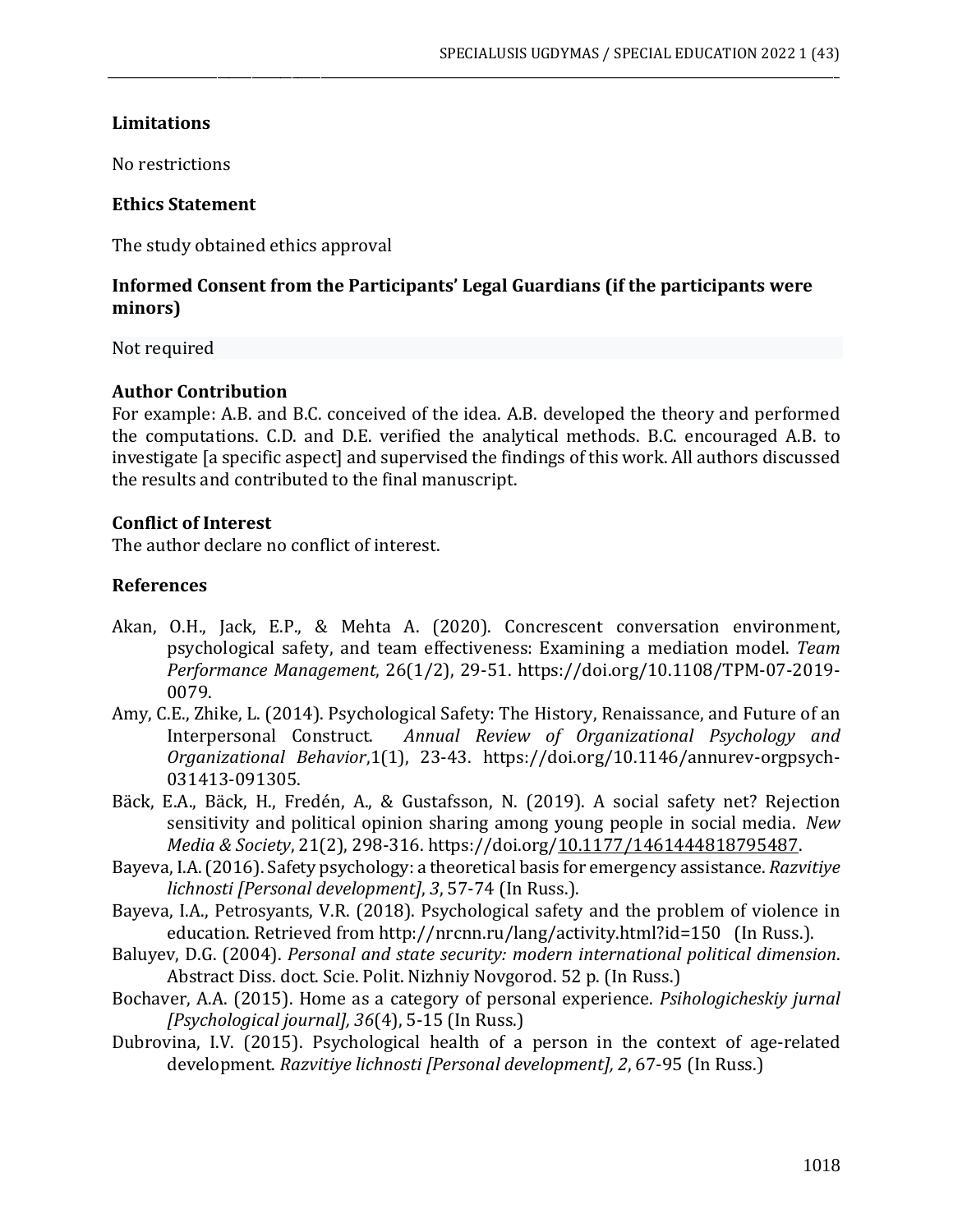Chirkina,S.Ye., Akhmerov, R.A., Bazhin, K.S., Tsareva, Ye.V.(2015). *Ch-65 Fundamentals of the formation of a psychologically safe educational environment: teaching aid*. Kazan: Brig. 136 p. (In Russ.)

\_\_\_\_\_\_\_\_\_\_\_\_\_\_\_\_\_\_\_\_\_\_\_\_\_\_\_\_\_\_\_\_\_\_\_\_\_\_\_\_\_\_\_\_\_\_\_\_\_\_\_\_\_\_\_\_\_\_\_\_\_\_\_\_\_\_\_\_\_\_\_\_\_\_\_\_\_\_\_\_\_\_\_\_\_\_\_\_\_\_\_\_\_\_\_\_\_\_\_\_\_\_\_\_\_\_\_\_\_\_\_\_\_\_\_\_\_\_\_\_\_\_\_\_\_\_\_

- Clark, T.R. (2020). *The 4 Stages of Psychological Safety: Defining the Path to Inclusion and Innovation Paperback – Illustrated*, Berrett-Koehler Publishers. 192 p.
- Edmondson, A.C.(2002). The local and variegated nature of learning in organizations. *Organ. Sci. 13*(2), 128–146. <https://doi.org/10.1287/orsc.13.2.128.530>
- [Ghiselli,](https://journals.sagepub.com/action/doSearch?target=default&ContribAuthorStored=Ghiselli%2C+Andrea) A. (2020). Market Opportunities and Political Responsibilities: The Difficult Development of Chinese Private Security Companies Abroad. *Armed Forces & Society*, *46*(1), 25-45. [https://doi.org/10.1177/0095327X18806517](https://doi.org/10.1177%2F0095327X18806517)
- Grachev, G. (2019). *Personality and society: information and psychological security and psychological protection*. Moscow: Litres. 128 p. (In Russ.).
- Khazhuyev, I.S. (2017). *Socio-demographic factors of coping behavior of persons with experience of high-intensity stress. The psychology of everyday and traumatic stress: threats, consequences and coping*. Moscow. 456 p. (In Russ.)
- Kirsanov, A.I. (2020). Political security of the person: to the methodology of analysis. *Vlast' [Power],* 1, 36-44 (In Russ.).
- Khrokolov, V.A., Sokolova, A.A. (2018). Security of the individual, society and state: informational and psychological aspect. *Vestnik Polesskogo gosudarstvennogo universiteta. Seriya obshchestvennykh i gumanitarnykh nauk [Bulletin of Polesie State University. Social Sciences and Humanities Series],* 1, 27-35 (In Russ.)
- Kolesnikova, T.I. (2001). *Psychological world of personality and itssafety. Educational edition*. Moscow, Vlados-Press. 176 p. (In Russ.)
- Kostina, L.M. (2013). Strategic directions of the formation of psychological safety of the personality of a preschooler. *Izvestiya Rossiyskogo gosudarstvennogo pedagogicheskogo universiteta im. A.I. Gertsena [Bulletin of the Russian State Pedagogical University named after A.I. Herzen], 155*, 66-71 (In Russ.)
- Maxwell, L., Sanders, A., Skues, J., Wise, L. (2020). A Content Analysis of Personal Safety Apps: Are They Keeping Us Safe or Making Us More Vulnerable? *Violence Against Women, 26*(2), 233-248. https://doi.org[/10.1177/1077801219832124.](https://doi.org/10.1177/1077801219832124)
- Mugulov, F.K. (2003). *Personal safety: theoretical and applied aspects of sociological analysis: Monograph*. Sochi: RIO SIMBiP. 243 p. (In Russ.)
- North, C.S., Pedrazine, A., Pollio, D.E. (2020). Workplace and safety perceptions among New York City employees after the 9/11 attacks. *Archives of Environmental & Occupational Health*, 1-9. https://doi.org[/10.1080/19338244.2020.1835797](https://doi.org/10.1080/19338244.2020.1835797)
- Rojas, R.A., Garcia, M.A.R., Wehrle, E., Vidoni, R. (2019). A Variational Approach to Minimum-Jerk Trajectories for Psychological Safety in Collaborative Assembly Stations. *IEEE Robotics and Automation Letters, 4*(2), 823-829. https://doi.org/10.1109/LRA.2019.2893018.
- Roshchin, S.K., Sosnin, V.A. (1995). Psychological safety: a new approach to the safety of a person, society and state. *Obshchestvo [Society], 6,* 132-144 (In Russ.).
- Rybnikov, V.YU., Mel'nitskaya, T.B. (2008). Informational and psychological security of a person and the problem of radiation risk perception. *Psikhopedagogika v pravookhranitel'nykh organakh [Psychopedagogy in law enforcement]. 4,* 49-53 (In Russ.)